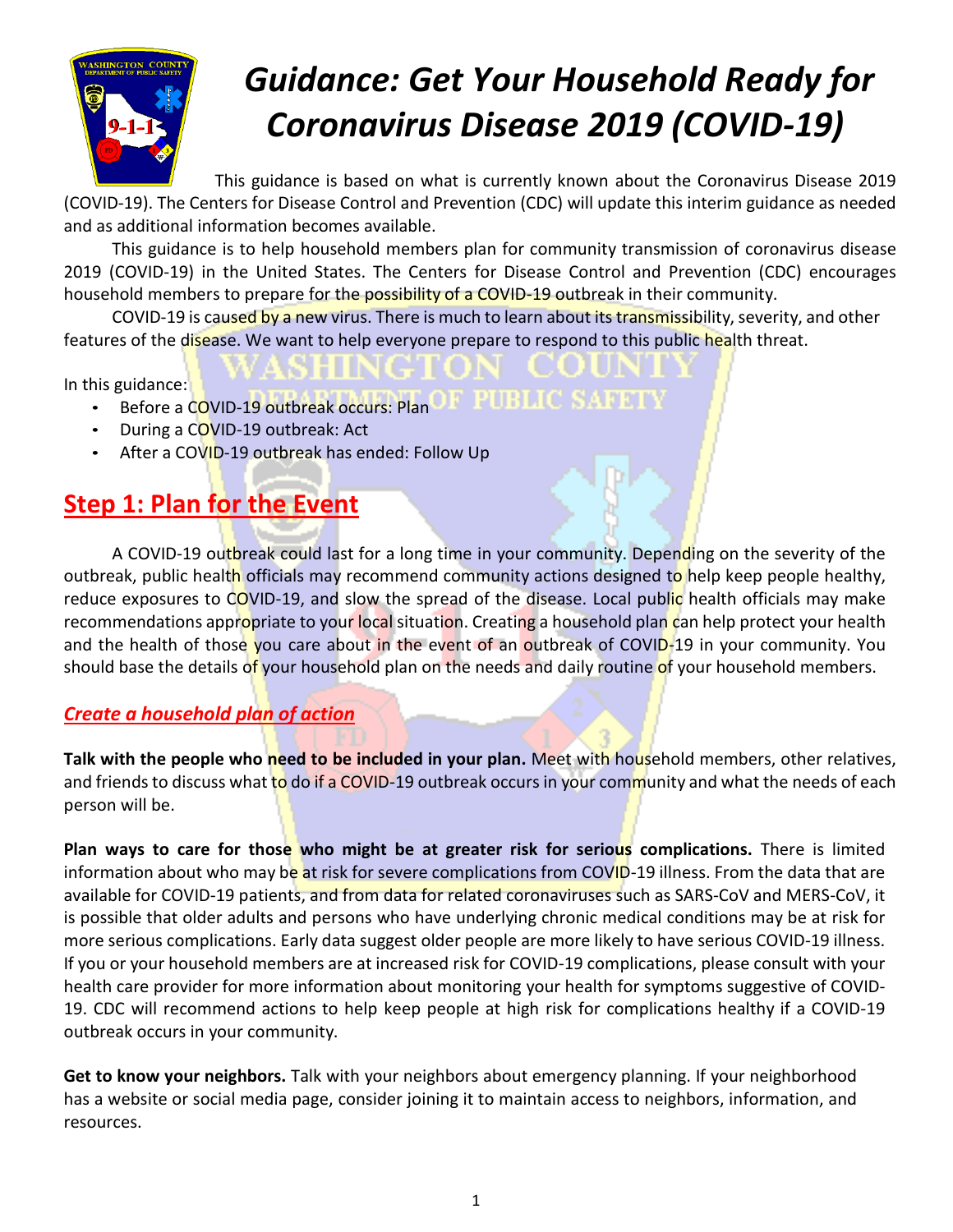**Identify aid organizations in your community.** Create a list of local organizations that you and your household can contact in the event you need access to information, health care Services, support, and resources. Consider including organizations that provide mental health or counseling Services, food, and other supplies.

**Create an emergency contact list.** Ensure your household has a current list of emergency contacts for family, friends, neighbors, carpool drivers, health care providers, teachers, employers, the local public health department, and other community resources.

#### *Practice good personal health habits and plan for home-based actions*

**Practice everyday preventive actions now.** Remind everyone in your household of the importance of practicing everyday preventive actions that can help prevent the spread of respiratory illnesses:

- Avoid close contact with people who are sick.
- Stay home when you are sick, except to get medical care. **The line of the state**
- Cover your coughs and sneezes with a tissue.
- Clean frequently touched surfaces and objects daily (e.g., tables, countertops, light switches, doorknobs, and cabinet handles) using a regular household detergent and water.
	- o If surfaces are dirty, they should be cleaned using a detergent and water prior to disinfection. For disinfection, a list of products with Environmental Protection Agency (EPA)-approved emerging viral pathogens claims, maintained by the American Chemistry Council Center for Biocide Chemistries (CBC), is available at [Novel Coronavirus \(COVID-19\) Fighting](https://www.americanchemistry.com/Novel-Coronavirus-Fighting-Products-List.pdf) Products
	- o Always follow the manufacturer's instructions for all cleaning and disinfection products.
- Wash your hands often with soap and water for at least 20 seconds, especially after going to the bathroom; before eating; and after blowing your nose, coughing, or sneezing. If soap and water are not readily available, use a hand sanitizer that contains at least 60% alcohol. Always wash your hands with soap and water if your hands are visibly dirty.

**Choose a room in your home that can be used to separate sick household members from those who are** healthy. Identify a separate bathroom for the sick person to use, if possible. Plan to clean these rooms, as needed, when someone is sick. [Learn how to care](https://www.cdc.gov/coronavirus/2019-ncov/hcp/guidance-prevent-spread.html) for someone with [COVID-19 at home.](https://www.cdc.gov/coronavirus/2019-ncov/hcp/guidance-prevent-spread.html)

#### *Be prepared if your child's school or childcare facility is temporarily dismissed*

**Learn about the emergency operations plan at your child's school or childcare facility.** During a COVID-19 outbreak in your community, local public health officials may recommend temporary [school dismissals](https://www.cdc.gov/coronavirus/2019-ncov/specific-groups/guidance-for-schools.html) to help slow the spread of illness. School authorities also may decide to dismiss a school if too many students or staff are absent. Understand the plan for continuing education and social Services (such as student meal programs) during school dismissals. If your child attends a college or university, encourage them to learn about the school's plan for a COVID-19 outbreak.

#### *Plan for potential changes at your workplace!*

**Learn about your employer's emergency operations plan.** Discuss sick-leave policies and telework options for workers who are sick or who need to stay home to care for sick household members. [Learn how businesses](https://www.cdc.gov/coronavirus/2019-ncov/specific-groups/guidance-business-response.html)  and employers [can plan for and](https://www.cdc.gov/coronavirus/2019-ncov/specific-groups/guidance-business-response.html) respond to COVID-19.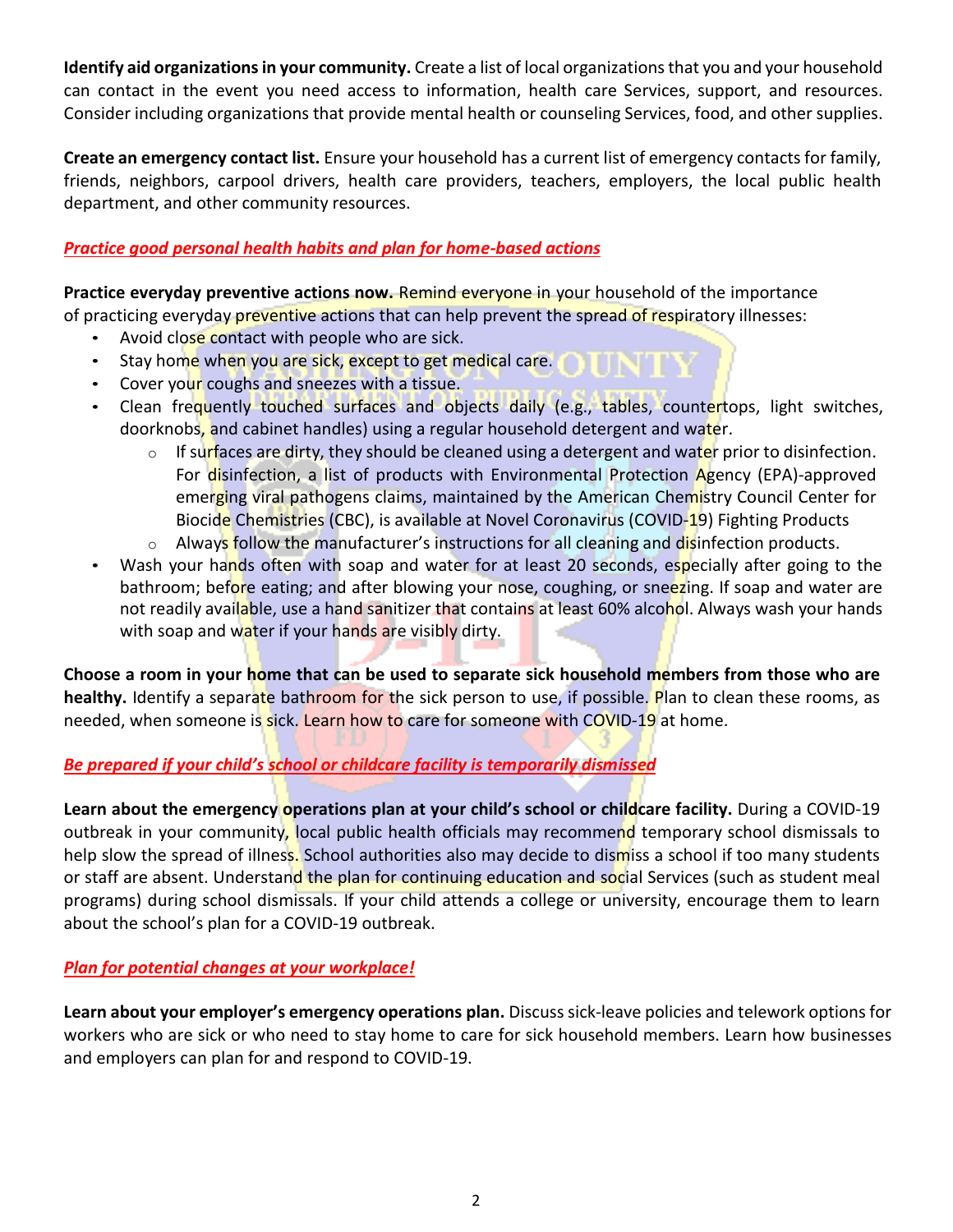## **Step 2: Act**

#### *During an outbreak in your community, protect yourself and others by:*

- Staying home from work, school, and all activities when you are sick with [COVID-19](https://www.cdc.gov/coronavirus/2019-ncov/about/symptoms.html) [symptoms,](https://www.cdc.gov/coronavirus/2019-ncov/about/symptoms.html) which may include fever, cough, and difficulty breathing.
- Keeping away from others who are sick.
- Practice social distancing by limiting close contact with others as much as possible (about 6 feet).

#### *Put your household plan into action*

**Stay informed about the local COVID-19 situation.** Get up-to-date information about local COVID-19 activity from public [health official.](https://www.naccho.org/membership/lhd-directory) Be aware of temporary school dismissals in your area, as this may affect your household's daily routine.

**Stay home if you are sick.** Stay home if you have [COVID-19 symptoms.](https://www.cdc.gov/coronavirus/2019-ncov/about/symptoms.html) If a member of your household is sick, stay home from school and work to avoid spreading COVID-19 to others.

*If your children are in the care of others, urge caregivers to watch for COVID-19 symptoms.*

**Continue practicing everyday preventive actions. Cover coughs and sneezes with a tissue and wash your** hands often with soap and water for at least 20 seconds. If soap and water are not available, use a hand sanitizer that contains 60% alcohol. Clean frequently touched surfaces and objects daily using a regular household detergent and water.

#### **Use a separate room and bathroom for sick household members (if possible).**

Learn how to care for someone [with COVID-19](https://www.cdc.gov/coronavirus/2019-ncov/hcp/guidance-prevent-spread.html) at home. Avoid sharing personal items like food and drinks. Provide your sick household member with clean disposable facemasks to wear at home, if available, to help prevent spreading COVID-19 to others. Clean the sick room and bathroom, as needed, to avoid unnecessary contact with the sick person.

If surfaces are dirty, they should be cleaned using a detergent and water prior to disinfection. For disinfection, a list of products with EPA-approved emerging viral pathogens claims, maintained by the CDC, is available at [Novel Coronavirus \(COVID-](https://www.americanchemistry.com/Novel-Coronavirus-Fighting-Products-List.pdf) [19\) Fighting](https://www.americanchemistry.com/Novel-Coronavirus-Fighting-Products-List.pdf) Products. Always follow the manufacturer's instructions for all cleaning and disinfection products.

**Stay in touch with others by phone or email.** If you live alone and become sick during a COVID-19 outbreak, you may need help. If you have a chronic medical condition and live alone, ask family, friends, and health care providers to check on you during an outbreak. Stay in touch with family and friends with chronic medical conditions.

**Take care of the emotional health of your household members.** Outbreaks can be stressful for adults and children. Children respond differently [to stressful situations than adults.](https://www.cdc.gov/childrenindisasters/helping-children-cope.html) Talk with your children about the outbreak, try to stay calm, and reassure them that they are safe.

#### *Inform your workplace if you need to change your regular work schedule*

**Notify your workplace as soon as possible if your schedule changes.** Ask to work from home or take leave if you or someone in your household gets sick with [COVID-19 symptoms,](https://www.cdc.gov/coronavirus/2019-ncov/about/symptoms.html) or if your child's school is dismissed temporarily.